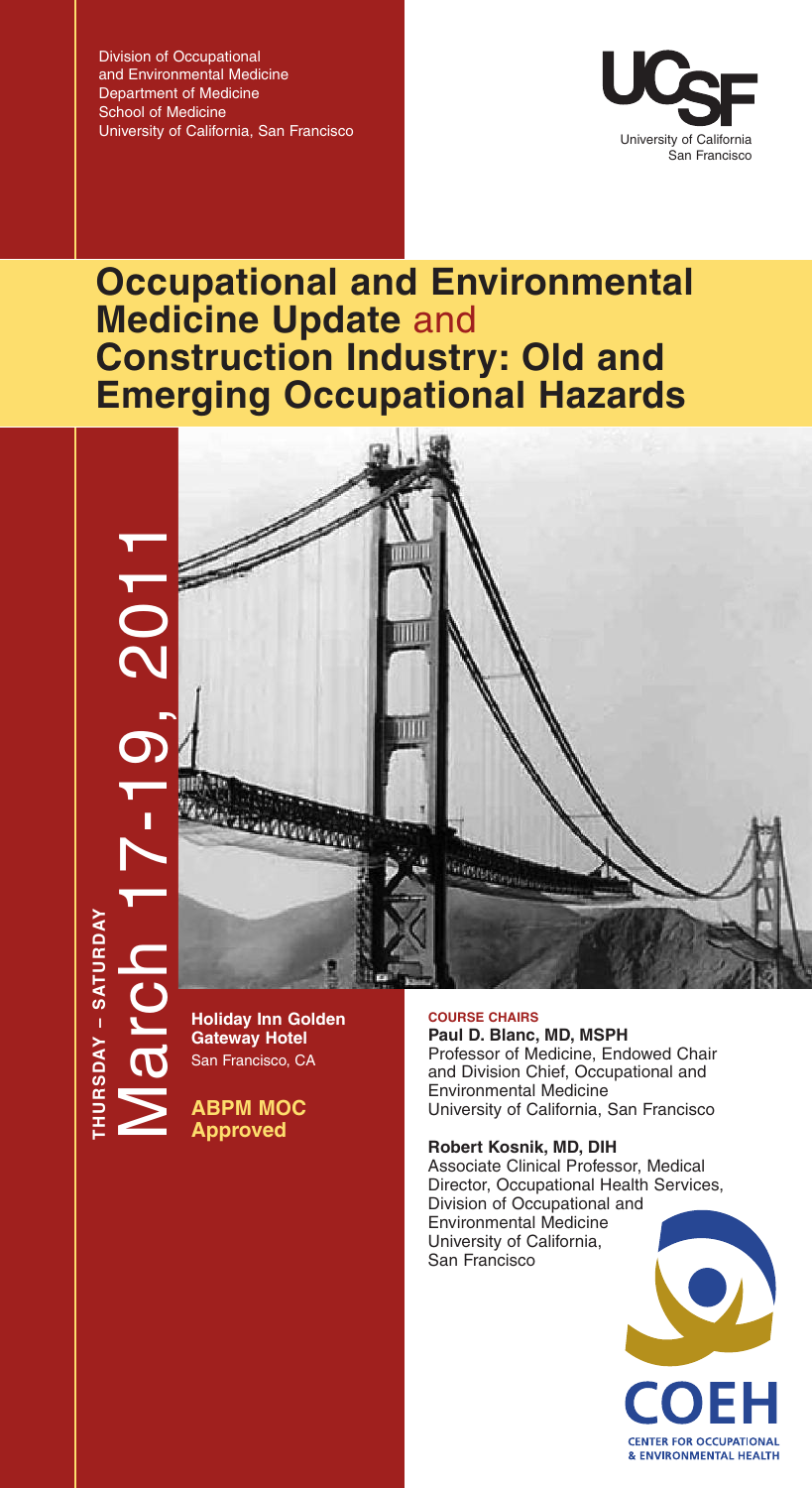# **Occupational and Environmental Medicine Update** and **Construction Industry: Old and Emerging Occupational Hazards** March 17-19, 2011

This course, presented by the Division of Occupational and Environmental Medicine in the Department of Medicine at the University of California, San Francisco, is designed to provide occupational health professionals with a review of clinical toxicology, epidemiology, and the evaluation of occupational and environmental diseases and injuries. The curriculum will also include a substantial component focused on issues specifically pertinent to the health of construction workers.

This course is approved for American Board of Preventive Medicine Maintenance of Certification credit and is a comprehensive update for occupational medicine specialists. In addition to occupational medicine specialists, this course is also designed to meet the needs of primary care providers and others engaged in occupational health practice and research including physicians (family physicians, general practitioners, internists, emergency medicine specialists), nurse practitioners and other nursing professionals, physician's assistants, industrial hygienists, and health care researchers and policy makers.

Upon completion of this course, attendees will have:

- Improved medical knowledge derived from research findings, particularly from toxicological and epidemiolgic investigations;
- Increased skills to evaluate scientific data in the field of occupational and environmental health;

OBJECTIVES

**BJECTIVE** 

 $\boldsymbol{\omega}$ 

• Practice application in clinical diagnostic methods and improve treatment options for selected occupational and environmental conditions.

**Holiday Inn Golden Gateway Hotel** San Francisco, CA

### **ACCREDITATION**

The University of California, San Francisco School of Medicine (UCSF) is accredited by the Accreditation Council for Continuing Medical Education to provide continuing medical education for physicians. UCSF designates this live

activity for a maximum of **19.50** *AMA PRA Category 1 Credit(s)TM*.

Physicians should only claim credit commensurate with the extent of their participation in the activity.

#### **American Board of Preventive Medicine:** The American Board

of Preventive Medicine for Maintenance of Certification (MOC) has approved this course for a maximum of 20 MOC credits.

This CME activity meets the requirements under California Assembly Bill 1195, continuing education and cultural and linguistic competency.

# **Pain Management and**

**End-of-Life Care** The approved credits shown above include a maximum of 10.25 credits toward meeting the requirement under California Assembly Bill 487, Pain Management and End-of-Life Care.

**Geriatric Medicine:** The approved credits shown above include **6.25** credits toward meeting the requirement under California Assembly Bill 1820, Geriatric Medicine for internists and family practice physicians licensed in California to complete 20% of their ongoing mandatory continuing medical education if their practice is comprised of a patient population of which 25% is aged 65 years or older.

**Family Physicians:** Application for CME credit has been filed with the American Academy of Family Physicians. **Determination of credit is pending.**

**California Division of Workers Compensation- Medical Unit (QME Credit):**The California Division of Workers Comp - Medical Unit for Qualified Medical Evaluators has approved this activity for 12 QME credits. The provider number is 1200.

**Nurses:** For the purpose of recertification, the American Nurses Credentialing Center accepts *AMA PRA category 1 Credit™* issued by organizations accredited by the ACCME.

**Physician Assistants:** AAPA accepts category 1 credit from AOACCME, Prescribed credit from AAFP, and *AMA PRA Category 1 Credit™* from organizations accredited by the ACCME.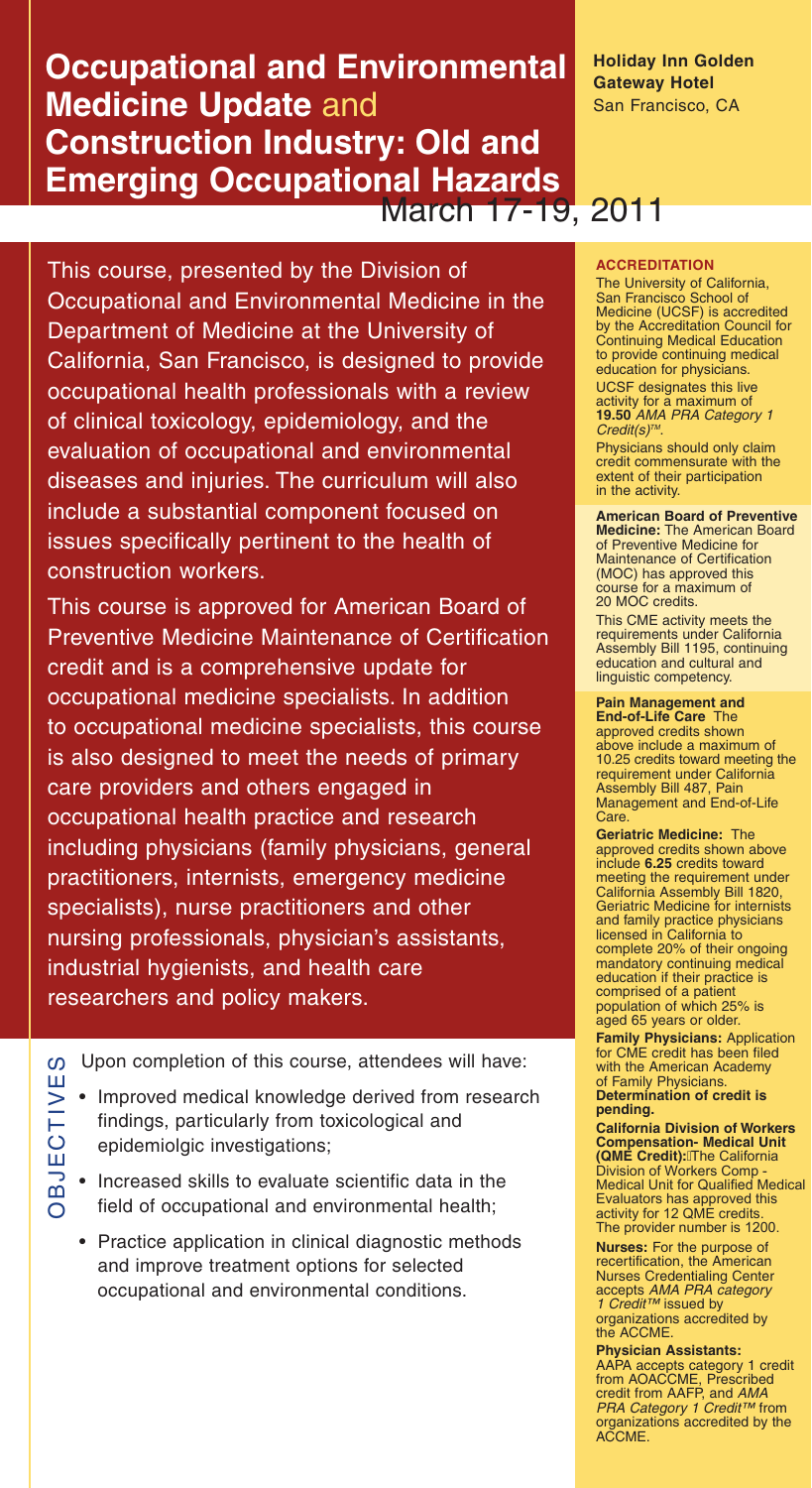# **CONSTRUCTION INDUSTRY: OLD AND EMERGING OCCUPATIONAL HAZARDS THURSDAY MARCH 17, 2011 • ONE DAY ONLY**

| $7:00$ am          |           | <b>Registration and Continental Breakfast</b>                                     |                           |
|--------------------|-----------|-----------------------------------------------------------------------------------|---------------------------|
| 7:45               |           | <b>Introduction and Orientation</b>                                               | Paul D. Blanc, MD, MSPH   |
| 8:00               |           | Keynote: Overview of the Health and<br><b>Safety Concerns in Construction</b>     | Christine M. Branche, PhD |
| 9:10               | P         | Nail Gun and High Pressure Injection<br><b>Injuries</b>                           | Hester J. Lipscomb, PhD   |
| 10:00              |           | Coffee Break                                                                      |                           |
| 10:30              | P         | <b>Good Vibrations NOT:</b><br><b>Hand Arm Vibration Syndrome</b>                 | Linda Morse, MD           |
| 11:20              | P         | <b>Ergonomics in Construction</b>                                                 | Laura S. Welch, MD        |
| $12:10 \text{ pm}$ |           | Lunch on Own                                                                      |                           |
| 1:30               |           | Keynote: Construction Hazards -<br>the OSHA Perspective                           | Paul J. Leary             |
| 2:40               |           | <b>Silica Exposure in Construction:</b><br><b>New and Old Sources of Exposure</b> | Alan Echt, MPH, CIH       |
| 3:30               |           | Coffee Break                                                                      |                           |
| 4:00               | <b>PG</b> | <b>Impulsive and Chronic Noise Exposure in</b><br>the Construction Trades         | OiSaeng Hong, PhD, RN     |
| 4:55               | P         | Toxics in the Modern Construction Trades -<br><b>Familiar and Novel Hazards</b>   | Michael Fischman, MD, MPH |
| 5:50 pm            |           | Adjourn                                                                           |                           |

# **OCCUPATIONAL AND ENVIRONMENTAL MEDICINE UPDATE DAY ONE • FRIDAY MARCH 18, 2011**

| $7:00$ am          |           | <b>Registration and Continental Breakfast</b>                                |                                                |                              |
|--------------------|-----------|------------------------------------------------------------------------------|------------------------------------------------|------------------------------|
| 7:45               |           | <b>Introduction and Orientation</b>                                          |                                                | Paul D. Blanc, MD, MSPH      |
| 8:00               | P         | <b>Novel Neurotoxins</b>                                                     |                                                | Jonathan S. Rutchik, MD, MPH |
| 9:00               | <b>PG</b> | <b>Suddenly Short of Breath: Vocal Cord</b><br>Attack?                       | <b>Dysfunction, Bronchospasm, or Panic</b>     | Dennis Shusterman, MD, MPH   |
| 9:40               |           | Coffee Break                                                                 |                                                |                              |
| 10:15              |           |                                                                              | <b>Lessons from Workplace Investigations</b>   | Robert Harrison, MD, MPH     |
| 11:05              | P         | <b>Clinical Implications</b>                                                 | Air Pollution: Population Level Effects and    | John Balmes, MD              |
| 11:55              |           | <b>Something Old and Something New:</b>                                      | <b>Personal Protection in the 21st Century</b> | Patty Quinlan, MPH, CIH      |
| $12:45 \text{ pm}$ |           | Lunch on Own                                                                 |                                                |                              |
| 2:00               | G         | and Lung Cancer                                                              | <b>Occupational and Environmental Agents</b>   | John Balmes, MD              |
| 2:50               |           | <b>Teaches Us about the Future</b>                                           | What the History of Occupational Disease       | Paul D. Blanc, MD, MSPH      |
| 3:40               |           | Coffee Break                                                                 |                                                |                              |
| 4:10               | P         | <b>Emerging Occupational Ergonomic</b><br><b>Problems and Solutions</b>      |                                                | David Rempel, MD, MPH        |
| 5:00               | P         | <b>Update on Occupationally-Related</b><br><b>Lab Technicians and Others</b> | <b>Infectious Disease: Healthcare Workers,</b> | Robert Kosnik, MD, DIH       |
| 5:40 pm            |           | Adjourn                                                                      |                                                |                              |
|                    |           | $P -$ Pain Credit                                                            | <b>G</b> - Geriatric Credit                    |                              |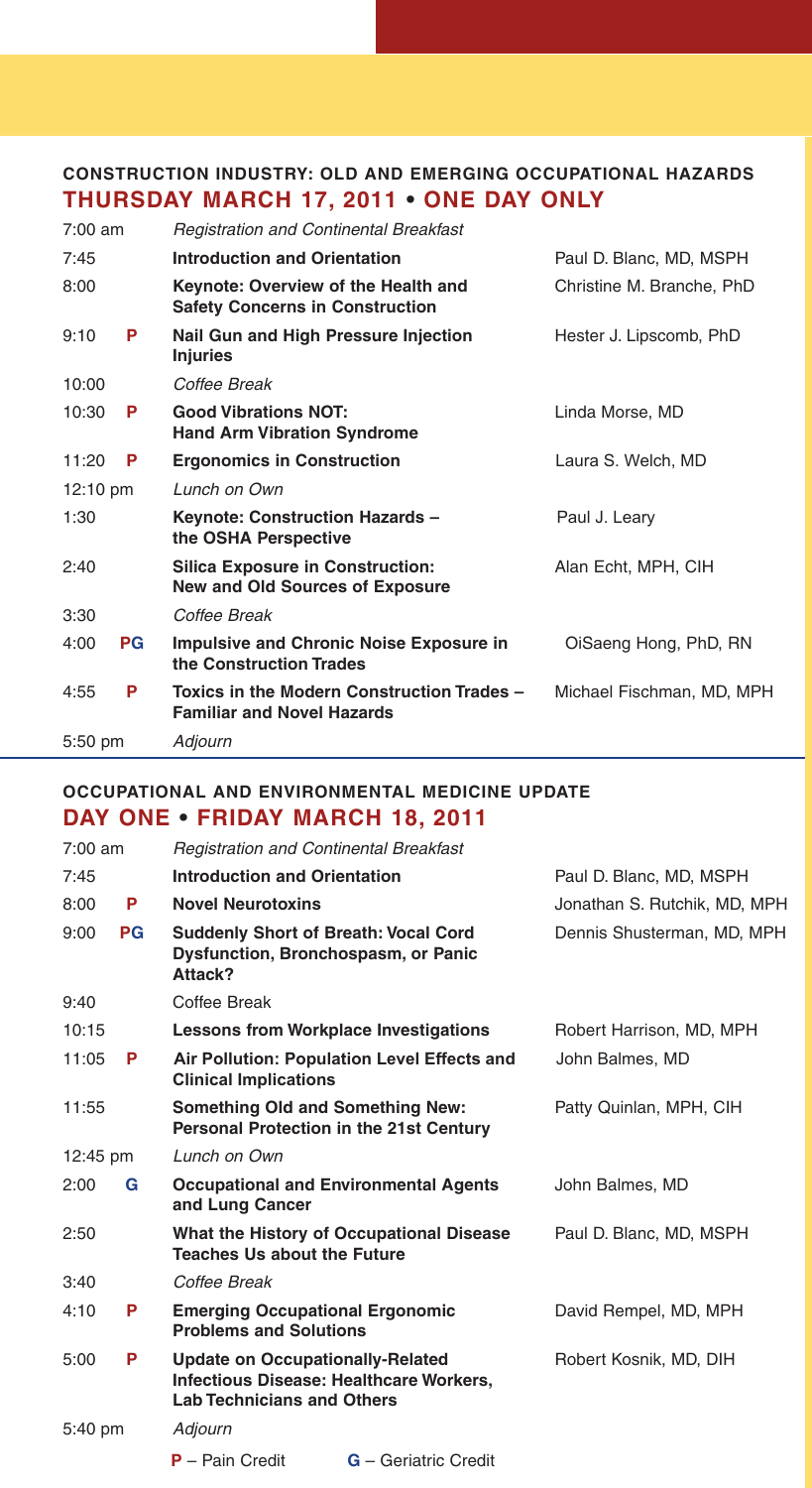**Holiday Inn Golden Gateway Hotel** San Francisco, CA

# **OCCUPATIONAL AND ENVIRONMENTAL MEDICINE UPDATES DAY TWO • SATURDAY MARCH 19, 2011**

| $7:30$ am          |           | Breakfast                                                                             |                                                                         |
|--------------------|-----------|---------------------------------------------------------------------------------------|-------------------------------------------------------------------------|
|                    |           | <b>TOPICS IN ENVIRONMENTAL MEDICINE</b>                                               |                                                                         |
| 8:00               | G         | <b>Biomass Smoke Exposure and Related</b><br><b>Disease</b>                           | Michael Bates, PhD                                                      |
| 9:00               | G         | <b>Toxic Contamination of Drinking Water:</b><br><b>More Important than Microbes</b>  | Craig Steinmaus, MD, MPH                                                |
| 10:00              |           | Coffee Break                                                                          |                                                                         |
| 10:20              | <b>PG</b> | The Gulf Oil Spill Aftermath: Occupational<br><b>Health and Environmental Impacts</b> | Gina Solomon, MD, MPH                                                   |
| 11:10 <b>PG</b>    |           | Getting the Drift: Bystander and Other<br><b>Non-Occupational Pesticide Illness</b>   | Soo-Jeong Lee, PhD, RN, ANP                                             |
| 12:00              |           | Mercury: New Sources of an Old Toxin                                                  | Panel: Rupali Das, MD, MPH<br>Mark Miller, MD, MPH<br>Craig Smollin, MD |
| $12:50 \text{ pm}$ |           | Adjourn/Evaluations/Attendance Verification Forms                                     |                                                                         |

**P** – Pain Credit **G** – Geriatric Credit

GENERAL INFORMATION Pre-registration is preferred to ensure that registrants receive a syllabus. HOW TO ENROLL Tuition: **\$600** Physicians **\$550** Allied Health Professionals/ Residents/Fellows You must call or fax if you would like to register for *only* the Transportation Workers or Occupational or Environmental Medicine Updates Sections. **Construction Industry: Old and Emerging Occupational Hazards (March 17)**  7.5 AMA PRA Category 1 Credits<sup>T</sup> **\$260** Physicians **\$240** Allied Health Professionals/ Residents/Fellows **Occupational Medicine Section Only (March 18 & 19)** 12 AMA PRA Category 1 Credits™ **\$375** Physicians **\$350** Allied Health Professionals/ Residents/Fellows Payment can be made by Visa, MasterCard, AmEx or check. REGISTER VIA: **Online:** www.cme.ucsf.edu **Mail:** Complete course registration form and send with payment to: UCSF Office of CME P.O. Box 45368 San Francisco, CA 94145-0368 **Fax:** Fax completed registration form to: (415) 502-1795 (be sure to include your credit card number) **Phone:** To register by phone or to inquire about registration status, please call UCSF's CME Registration Office at (415) 476-5808. **On-Site Registration** 7:00 am- 8:00 am Date: Thursday, March 17 & Friday March 18 Place: Holiday Inn Golden Gateway Hotel 1500 Van Ness Avenue San Francisco, CA 94109 REFUND POLICY

#### Cancellations received in writing before the first day of the course will be refunded, less a \$75 administrative fee. No refunds will be made on cancellations received after that date.

## CONFERENCE LOCATION

The Holiday Inn San Francisco Golden Gateway Hotel is located in the center of San Francisco, just steps away from the historic California Cable Car turnaround. The 26-story, 499 room hotel offers fantastic city views. Located in the lower Nob Hill / Pacific Heights neighborhood, the hotel is near all major attractions: the Golden Gate Bridge, Fisherman's Wharf / Pier 39, Union Square, Chinatown, the Moscone Convention Center, and City Hall/Civic Center. Abundant shopping, dining, and entertainment choices are all within walking distance. A block of guestrooms has been reserved at the special UCSF conference rate of **\$119.00**. You are urged to make your reservations early. The cut off date is Friday, February 25, 2011 or until the group room block is filled.

Telephone in your reservation, please call 866-272- 7098 and identify yourself as a member of this UCSF conference to receive the special rate.

**By staying at the host hotel, you help UCSF meet its contractual obligations and keep registration fees reasonable. Please take this into consideration when making your accommodation decisions.**

### RENTAL CAR

Hertz is offering special rates for participants of this conference; simply call (800) 654-2240 and refer to identification number # 03BW0130, or call your travel agent. You may also make reservations at www.Hertz.com.

### AIR TRANSPORTATION

Special arrangements have been made with Montgomery Travel. Simply call (800) 391-2287 or complete the form on the UCSF web page at *www.montgomerytravel.com*. In addition to offering lower rates than published airfares, ticketed passengers may take advantage of the 24 hour emergency service. There is a \$40 service fee. UCSF has negotiated special fares with American and United Airlines for our course attendees. You may use the following tour codes to book on your own:

American (800) 433-1790 code: 1310SS United (800) 521-4041 code: 510CF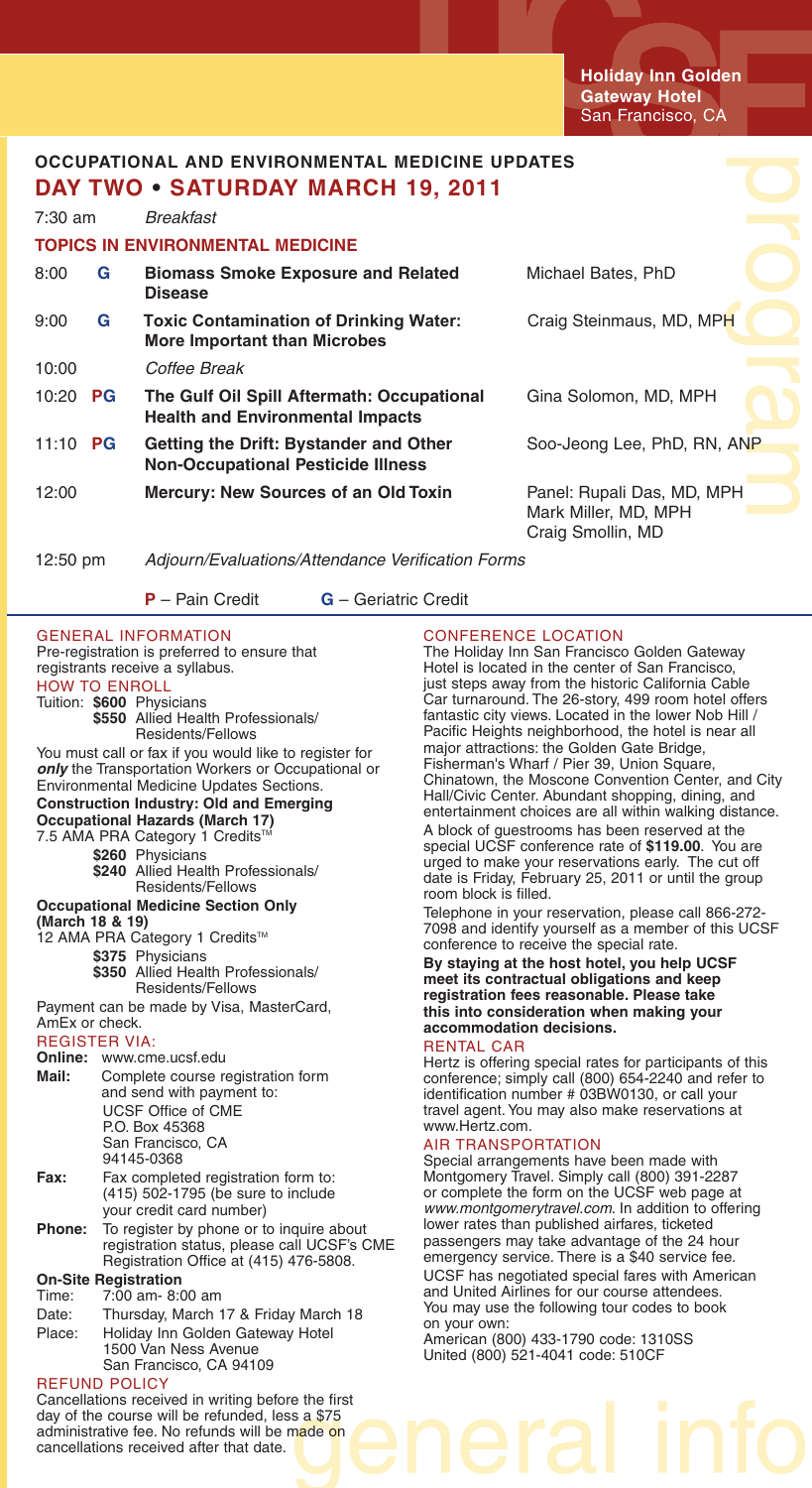|                | <b>OCCUPATIONAL HAZARDS and OCCUPATIONAL AND</b>                                                                                                                               | <b>CONSTRUCTION INDUSTRY: OLD AND EMERGING</b>          | <b>MDM11N01</b>                                                                   |
|----------------|--------------------------------------------------------------------------------------------------------------------------------------------------------------------------------|---------------------------------------------------------|-----------------------------------------------------------------------------------|
|                | <b>ENVIRONMENTAL MEDICINE UPDATE</b><br>Thursday-Saturday, March 17-19, 2011                                                                                                   |                                                         |                                                                                   |
|                | Holiday Inn Golden Gateway . San Francisco, California                                                                                                                         |                                                         |                                                                                   |
|                | Mail to: UCSF Office of CME<br>P.O. Box 45368<br>San Francisco, CA 94145-0368<br>Fax: (415) 502-1795                                                                           | Course Information: (415) 476-4251                      | Registration Information: (415) 476-5808<br>Online registration: www.cme.ucsf.edu |
|                | $\Box$ Dr. $\Box$ Mr. $\Box$ Mrs. $\Box$ Ms.                                                                                                                                   |                                                         |                                                                                   |
| Last Name      |                                                                                                                                                                                | First                                                   | M.I.                                                                              |
| Degree         |                                                                                                                                                                                | Specialty                                               |                                                                                   |
| <b>Address</b> |                                                                                                                                                                                |                                                         |                                                                                   |
| City           |                                                                                                                                                                                | <b>State</b>                                            | $\overline{Zip}$                                                                  |
| Daytime Phone  |                                                                                                                                                                                | Fax                                                     |                                                                                   |
| Email          |                                                                                                                                                                                |                                                         |                                                                                   |
|                | Address Label Code (see address label: example, A, B, C, D, etc.) _____                                                                                                        |                                                         |                                                                                   |
|                |                                                                                                                                                                                |                                                         |                                                                                   |
|                | Would you like to be on our priority email list?                                                                                                                               | $\Box$ Yes<br>$\Box$ No                                 |                                                                                   |
|                | Date of birth to be used as OCME registrant number: $\_\_\_\_\_\_\_\_\_\_\_\_\_\_\_$                                                                                           | Month<br>Day                                            |                                                                                   |
|                |                                                                                                                                                                                |                                                         |                                                                                   |
|                | REGISTRATION FEES (Receipt/Confirmation will be mailed within two to four weeks):                                                                                              |                                                         |                                                                                   |
|                | Full 2 1/2 Day Course Registration - March 17-19, 2011                                                                                                                         |                                                         |                                                                                   |
|                | S600 Physicians                                                                                                                                                                |                                                         |                                                                                   |
|                | □ \$550 Allied Health Professionals/Residents/Fellows<br>You must call or fax if you would like to register for <i>only</i> the Respiratory or Occupational Medicine Sections. |                                                         |                                                                                   |
|                | <b>Construction Industry: Old and Emerging Occupational Hazards (March 17)</b>                                                                                                 |                                                         |                                                                                   |
|                | 7.5 AMA PRA Category 1 Credits™                                                                                                                                                |                                                         |                                                                                   |
|                | $\Box$ \$260 Physicians                                                                                                                                                        |                                                         |                                                                                   |
|                |                                                                                                                                                                                |                                                         |                                                                                   |
|                | □ \$240 Allied Health Professionals/Residents/Fellows<br><b>Occupational Medicine Section Only (March 18 &amp; 19)</b>                                                         |                                                         |                                                                                   |
|                | 12 AMA PRA Category 1 Credits™                                                                                                                                                 |                                                         |                                                                                   |
|                | $\Box$ \$375 Physicians<br>$\Box$ \$350 Allied Health Professionals/Residents/Fellows                                                                                          |                                                         |                                                                                   |
|                | Make checks payable to UC Regents                                                                                                                                              |                                                         |                                                                                   |
|                | Please charge my credit card: $\Box$ Visa $\Box$ MasterCard $\Box$ AmEx for \$                                                                                                 |                                                         |                                                                                   |
|                |                                                                                                                                                                                |                                                         |                                                                                   |
|                |                                                                                                                                                                                |                                                         | Expiration date                                                                   |
|                |                                                                                                                                                                                |                                                         |                                                                                   |
|                | Name on Card (Please Print)<br>Refund Policy: Cancellations received in writing before the first day of the course will be refunded,                                           | <b>Authorized Signature</b>                             |                                                                                   |
|                | less a \$75 administrative fee. No refunds will be made on cancellations received after that date.                                                                             |                                                         |                                                                                   |
| Card #         | Please check our website for up-to-date information on the course: www.cme.ucsf.edu                                                                                            |                                                         |                                                                                   |
|                |                                                                                                                                                                                | <b>Broadway</b><br>Landmarks<br>Neighborhoods           |                                                                                   |
|                |                                                                                                                                                                                | Pacific St.<br>Points of Interest<br>tackson S<br>Parks | <b>CHINATOW</b><br>PORT                                                           |
|                | Holiday Inn Golden Gateway Hotel                                                                                                                                               | Cable Car Lines<br><b>Maching</b> <sup>to</sup>         | <b>NOB</b>                                                                        |

www.goldengatewayhotel.com 1500 Van Ness Ave. San Francisco, CA 94109 (800) 972-3124 toll-free (415) 441-4000 phone